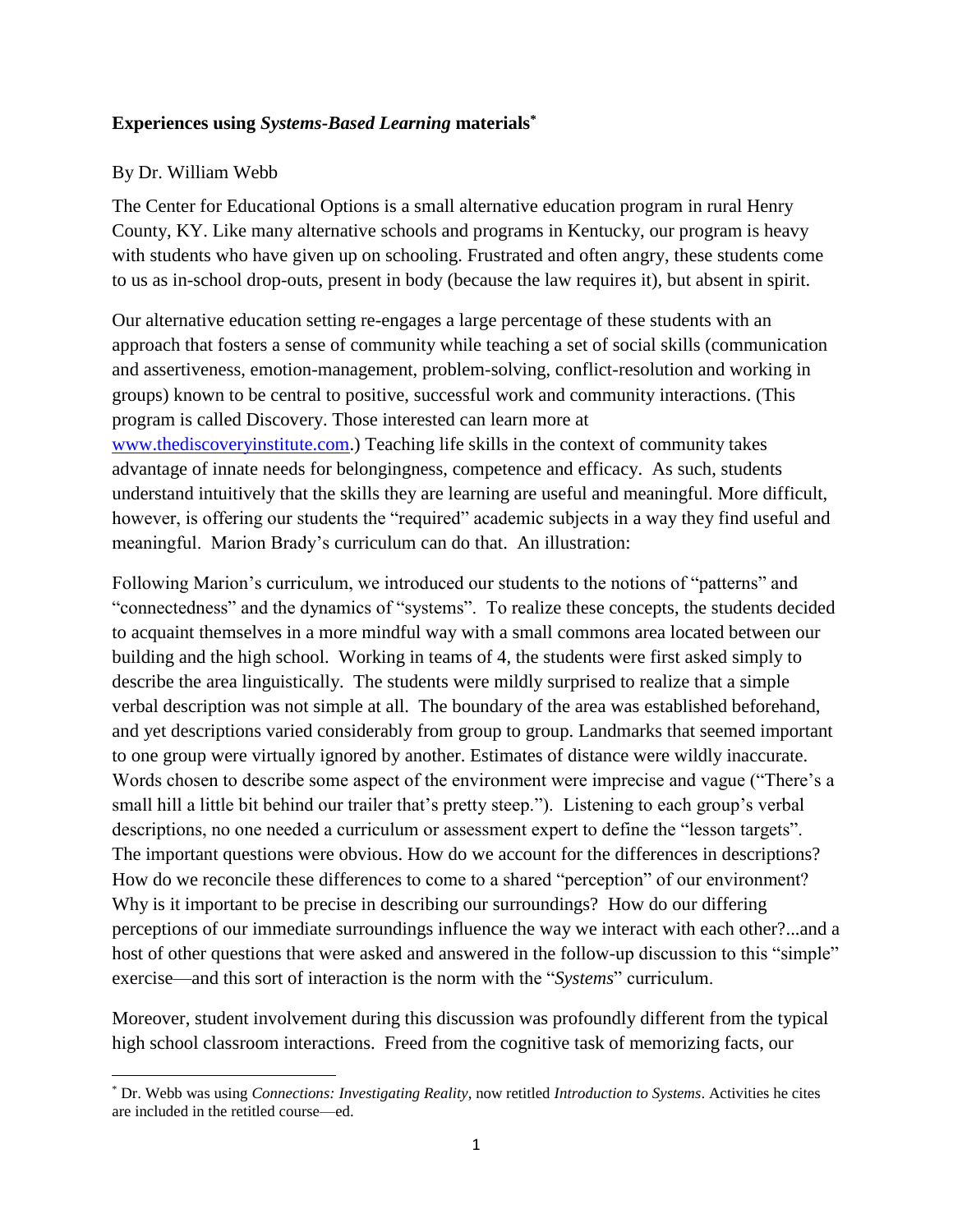students argued and conceded and elaborated and prioritized and paraphrased and deduced and just about every other verb that the Bloom taxonomists say are important illustrators of learning. And they were doing it in the context of an authentic task with real-life implications.

Once the students had settled on a verbal description of the commons area, they were asked to draw a diagram of the area *to scale.* Not one student had any experience with that exercise. Most were math phobic, having been spectacularly unsuccessful in the math courses taught in the traditional classroom. But having spent the past few days thinking about their environment in a more mindful way, they were motivated to tackle this assignment. Armed with 50' tape measures, they had little trouble measuring the lines that defined the area's boundary. But connecting those lines in a scaled representation of the area presented some challenges. One challenge was the way one adjacent building jutted into the space the students were detailing. In order for the scaled drawing to come out right, the angle that the building "interrupted" the space had to be accurately defined—and it wasn't an obvious right angle. With no way to use a protractor, the students were stymied. Attempts to use their limited knowledge of geometry to find a mathematical solution were futile. Solutions on the Internet were too technical in their language to be helpful. And then, in a flash of insight, one student (whose math skills had been assessed by standardized testing measures as being in the lowest "novice" range) ran into the classroom and returned with a block of modeling clay which he proceeded to shape around the building's corner. Once he had "modeled" the angle in this way, it was a simple matter of transferring the angle to a piece of paper which could now be measured with the protractor. Voila!! The satisfaction this student felt at finding that solution and the affirmation he received from his classmates was a brand new experience. He felt smart. He was smart—and the *Systems* curriculum gave him a chance to demonstrate that smartness in a way the traditional curriculum never had.

## One other example:

As previously mentioned, the students were asked to draw a scaled diagram of the commons area they had chosen to investigate. This, of course, was a ratio and proportions exercise most likely introduced to students in elementary school. But our math-challenged students approached the assignment as if they had been asked to prove the Pythagorean Theorem. A freshman girl (let's call her Kayla) with a neurotic aversion to all things mathematic, watched quietly while the other three (somewhat mathematically challenged) members of her group struggled to work through the steps for converting their measurements to the scaled drawing. After looking at their measurements and the size of the graph paper they were required to use, they decided that 8 feet of measured distance should be 1 inch on the drawing. There were dozens of measurements— 2'9'', 47'3'', 9'4'', etc. The teachers were no help. The students were on their own to figure this out. Normally, Kayla tuned out when presented with an assignment from a math book, engaging in all manner of avoidance (and class distracting) behaviors. But this was different…a problem, for sure, but not *just* a math problem. So, Kayla listened differently and she watched as different strategies were tried, and then—she got it! *"We gotta make everything inches, and then we*